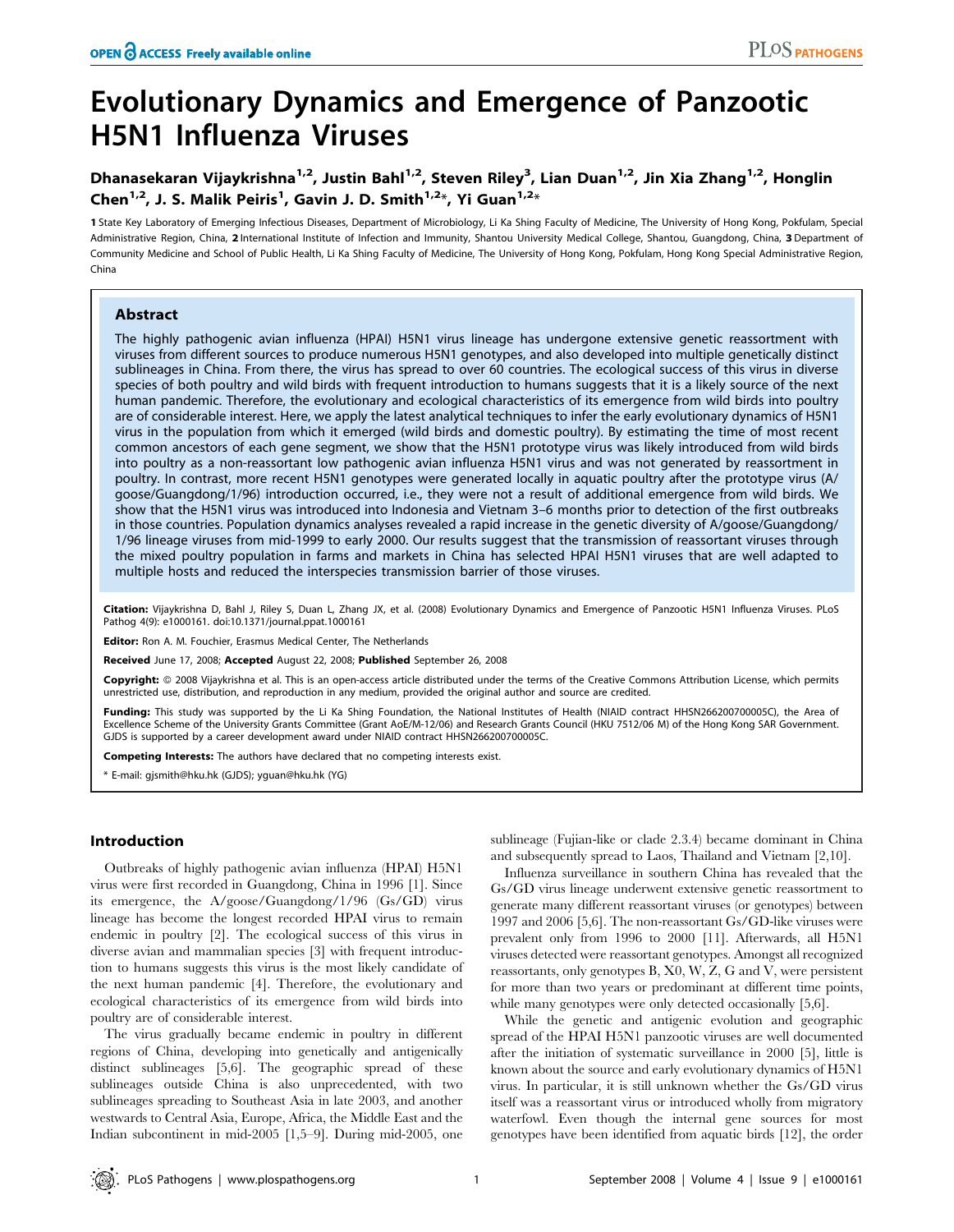#### Author Summary

H5N1 influenza virus has been responsible for poultry outbreaks over the last 12 years—the longest recorded example of highly pathogenic avian influenza (HPAI) circulation in poultry. The ecological success of this virus in diverse species of both poultry and wild birds with sporadic introduction to humans suggests that it is a likely source of the next human pandemic. Genome sequences of H5N1 viruses reveal extensive genetic reassortment (mixing) with other influenza subtypes to produce many H5N1 genotypes that have developed into multiple genetically distinct clades, some of which have spread to affect over 60 countries. Here, we analyze all available sequence data of avian influenza viruses from Eurasia and show that the original HPAI H5N1 virus (referred to as A/ goose/Guangdong/1/96) was likely introduced directly into poultry as an intact virus particle from wild aquatic birds. In contrast, H5N1 genotypes were generated in aquatic poultry populations after the introduction of A/ goose/Guangdong/1/96 virus. Our results suggest that the transmission of reassortant viruses through the diverse poultry populations in farms and markets in China has selected H5N1 viruses that are well-adapted to multiple hosts and reduced the interspecies transmission barrier of those viruses.

of emergence and reassortment events that generated these genotypes remains to be answered.

Recently, Dugan et al. [13] described an evolutionary dynamics of avian influenza virus (AIV) in wild bird populations. They found that the viruses exist as a large pool of functionally equivalent genes, under strong purifying selection, and reassort without overall loss of virus fitness resulting in many transient genotypes. Other studies have shown that all eight gene segments of the HPAI H5N1 viruses exhibit rapid nucleotide and amino acid substitution rates in comparison to other subtypes and that reassortment with the wild bird AIV gene pool has increased H5N1 genotype diversity, producing both persistent and transient genotypes [5,12,14]. However, the mechanism behind the population behavior of H5N1 viruses has still not been investigated. Here we aim to address these gaps in our knowledge of the evolutionary dynamics of HPAI H5N1 viruses through the estimation of divergence times of gene segments of major reassortants and population dynamics analyses of H5N1 viruses in poultry.

#### Results

#### Study design

In the present study, all H5N1 influenza viruses with a hemagglutinin gene derived from A/goose/Guangdong/1/96 were designated as belonging to the ''Gs/GD lineage''. The H5N1 reassortants from the Gs/GD lineage were referred to by their genotype designation, such as B, X0, Z, V, W and G, as described previously [5,6]. Non-reassortant viruses with all eight gene segments closely related to A/goose/Guangdong/1/96 were referred to as ''Gs/GD-like''.

Our results are presented in four parts: 1) estimation of the time of emergence of the Gs/GD-like virus; 2) estimation of the dates of emergence of genotypes; 3) estimation of the dates of emergence of H5N1 clades; and 4) description of the evolutionary dynamics of HPAI H5N1 viruses in poultry in China. Phylogenetic analysis was conducted using relaxed clock and Bayesian skyline coalescent models [15,16] as implemented in the BEAST software package version 1.4.7 [17].

First, dates of divergence of the H5-hemagglutinin (HA) and N1-neuraminidase (NA) genes of representative Eurasian viruses were estimated. Due to the large number of Gs/GD-like H5N1 virus sequences available, a representative subset of H5N1 sequences were aligned with all publicly available avian H5-HA and N1-NA sequences. The final datasets consisted of 116 H5-HA and 89 N1-NA genes of 1,014 and 1,356 nucleotides in length, respectively, and are referred to as ''Eurasian'' datasets. Because the exact isolation dates of many viruses were not available, the mid-years of virus isolation were used as calibration points.

For dating the emergence of the internal genes of the GsGD-like virus and of the H5N1 genotypes, we used internal gene datasets (referred to as ''Asian'' datasets) that included representative viruses of all identified H5N1 genotypes, plus viruses of other subtypes from poultry and wild aquatic birds. The mid-years of virus isolation were used as calibration points to estimate the time of incorporation of novel gene segments into Gs/GD-like genotypes. Because the non-structural (NS) genes of Gs/GD-like viruses (allele A) and most of its reassortants (allele B) are highly divergent [1], the time of most recent common ancestor (TMRCA) for each allele were calculated separately.

To estimate the dates of emergence of different Gs/GD-like H5N1 clades, H5-HA datasets were recruited that contained representative viruses of known H5N1 variants. The final dataset consisted of the complete HA gene (1,733 nucleotides in length) of 192 viruses, and is also referred to as the ''Asian'' H5-HA dataset. The exact dates of sampling were known for most of these samples and were used as calibration time points. For those sequences for which exact virus isolation dates were not available, the midmonth date (either the 14th or 15th) was used as the calibration point. However, in some instances, only the date of initial detection of an H5N1 outbreak was available and this was used for calibration [18].

Finally, to examine changes in genetic diversity during the evolution of the Gs/GD lineage in China, we constructed Bayesian skyline plots of the virus population described by a modified Asian H5-HA dataset [19]. This dataset consisted of HA genes of viruses isolated from chicken  $(n = 54)$ , duck  $(n = 52)$ , goose  $(n = 15)$ , pheasant (1) and Guinea fowl (1) in China.

# Rates of nucleotide substitution

Our analyses showed that the mean substitution rates for the H5 and N1 datasets were  $4.77 \times 10^{-3}$  and  $5.19 \times 10^{-3}$  substitutions per site, per year (subst/site/year), respectively, which were significantly higher than the rates of the internal gene segments (1.84–  $2.62\times10^{-3}$  subst/site/year) (Table 1). These rates are similar to those previously described for avian, human, equine and swine influenza viruses [14,20,21].

#### Emergence of the Gs/GD virus

Analysis of the Eurasian H5-HA dataset revealed four distinct H5 lineages currently circulating in Eurasia: the Gs/GD lineage plus two lineages exclusively of European virus isolates (groups A and B) and one containing isolates from throughout Eurasia (group C) (Figure 1A, S1A). The time of divergence of these four lineages (node I) was Jul 1989 (95% highest posterior density Jul 1986–Jun 1992) (Figure 1A; Table 2). The TMRCA for the Gs/ GD lineage (node IV) was estimated to be Jan 1994 (95% highest posterior density (HPD) Apr 1992–Nov 1995) (Figure 1A; Table 2). The TMRCAs of the remaining groups are presented in Table 2.

Similarly, multiple N1-NA lineages were also recognized in Eurasia (Figure 1B, S1B). The TMRCA for the Gs/GD lineage NA (node V) was estimated to be Oct 1994 (HPD Mar 1993–Jan 1996) (Figure 1B; Table 2). It was noted that the N1 gene of the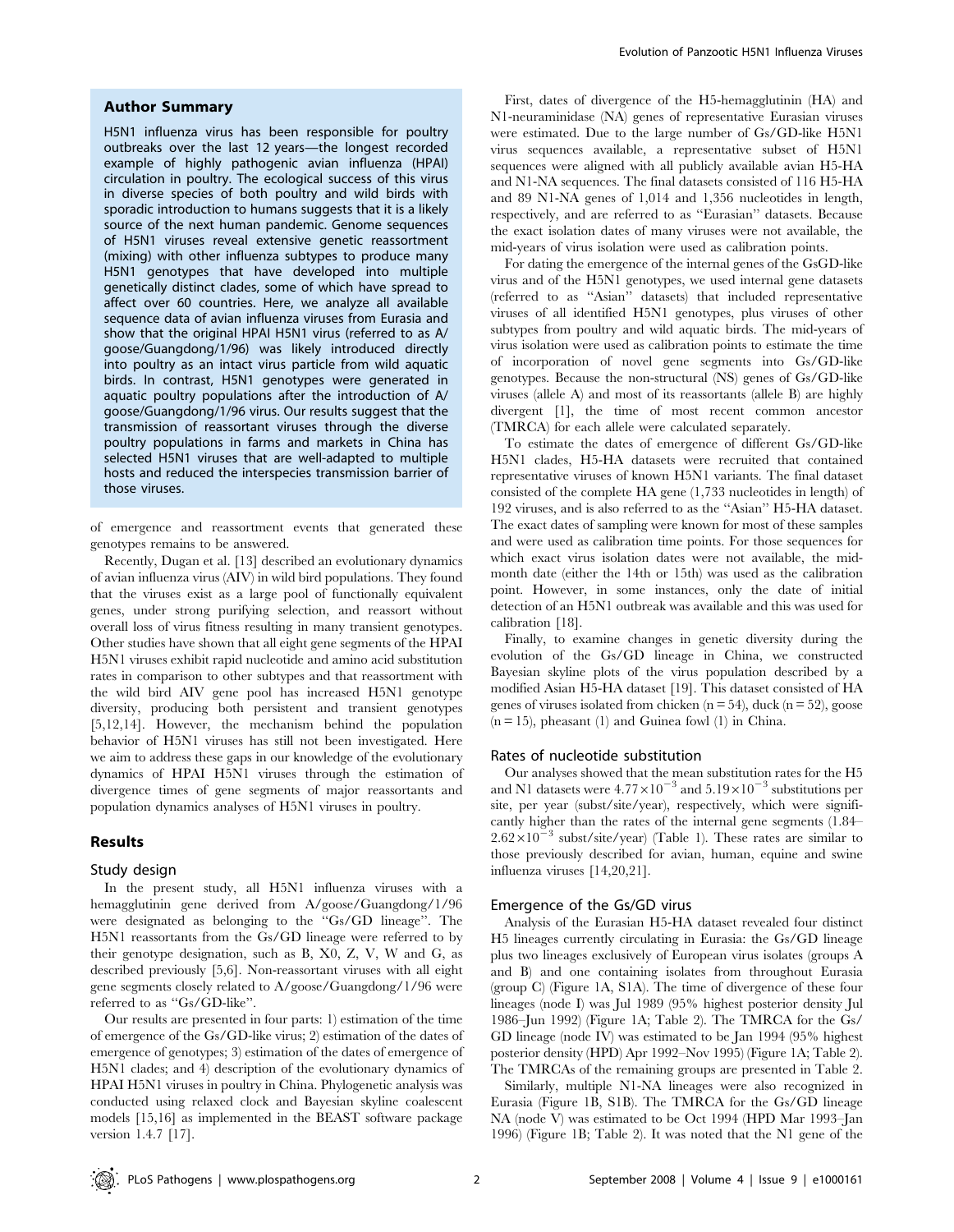Table 1. Best-fit relaxed clock model and mean nucleotide substitution rates

| <b>Dataset</b> | Gene            | <b>Uncorrelated</b><br>relaxed clock<br>model | <b>Mean substitution rate HPD</b><br>rate $(x10^{-3})$ | Substitution<br>$(x10^{-3})$ |
|----------------|-----------------|-----------------------------------------------|--------------------------------------------------------|------------------------------|
| Eurasian       | H <sub>5</sub>  | exponential                                   | 4.77                                                   | 3.88-5.74                    |
|                | N <sub>1</sub>  | exponential                                   | 5.19                                                   | $4.17 - 6.17$                |
| Asian          | PB <sub>2</sub> | lognormal                                     | 2.41                                                   | $1.92 - 2.90$                |
|                | PB <sub>1</sub> | lognormal                                     | 2.59                                                   | $2.13 - 3.04$                |
|                | PA              | exponential                                   | 2.62                                                   | $1.9 - 3.2$                  |
|                | <b>NP</b>       | exponential                                   | 2.47                                                   | $1.9 - 3.03$                 |
|                | M               | exponential                                   | 1.84                                                   | $1.3 - 2.30$                 |
|                | <b>NS</b>       | exponential                                   | 2.51                                                   | $1.77 - 3.44$                |
|                | H <sub>5</sub>  | exponential                                   | 4.23                                                   | $3.58 - 4.93$                |
|                | N <sub>1</sub>  | exponential                                   | 4.27                                                   | $3.27 - 5.25$                |

doi:10.1371/journal.ppat.1000161.t001

HK/97-like H5N1 virus clustered along with the NA genes of H6N1 viruses from poultry (node VII), with an estimated TMRCA of Jan 1994 (HPD Aug 1990–Oct 1996) (Figure 1B; Table 2). The TMRCA for each of the internal gene segments of the Gs/GD-like viruses were estimated using the Asian datasets and ranged from Jul 1993 for the polymerase acidic (PA) gene to May 1995 for the NS gene (Figure 2 and Table 3).

Bayes factor (BF) tests showed no significant difference between TMRCAs of all eight gene segments of the Gs/GD viruses (Table S1). These results indicate that the common ancestor of the Gs/ GD-like virus was generated, probably in wild waterfowl, approximately 2 years before it was first detected in poultry in 1996.

#### Generation of H5N1 reassortant viruses

The TMRCAs of the internal gene segments for each major H5N1 genotype (B, X0, W, Z, G and V) were estimated using the Asian datasets from which we inferred the dates of emergence of these genotypes (Figures 2 and 3; Table 3). The mean TMRCAs for the internal genes of genotype B virus ranged from Apr 1995 to Nov 1997 (Table 3). Bayes factor tests showed that the internal



Figure 1. Dated phylogeny of the surface genes of H5N1 viruses isolated in Eurasia. The HA gene (A) and N1 gene (B) trees scaled to time (horizontal axis) generated using the SRD06 codon model and uncorrelated relaxed clock model. Nodes correspond to mean TMRCAs and blue horizontal bars at nodes represent the 95% HPDs of TMRCAs. Red branches indicate Gs/GD lineage H5N1 viruses. Identical phylogenetic trees with virus names are shown in Figure S1. TMRCAs and HPDs for each of the nodes marked with Roman numerals are given in Table 2. doi:10.1371/journal.ppat.1000161.g001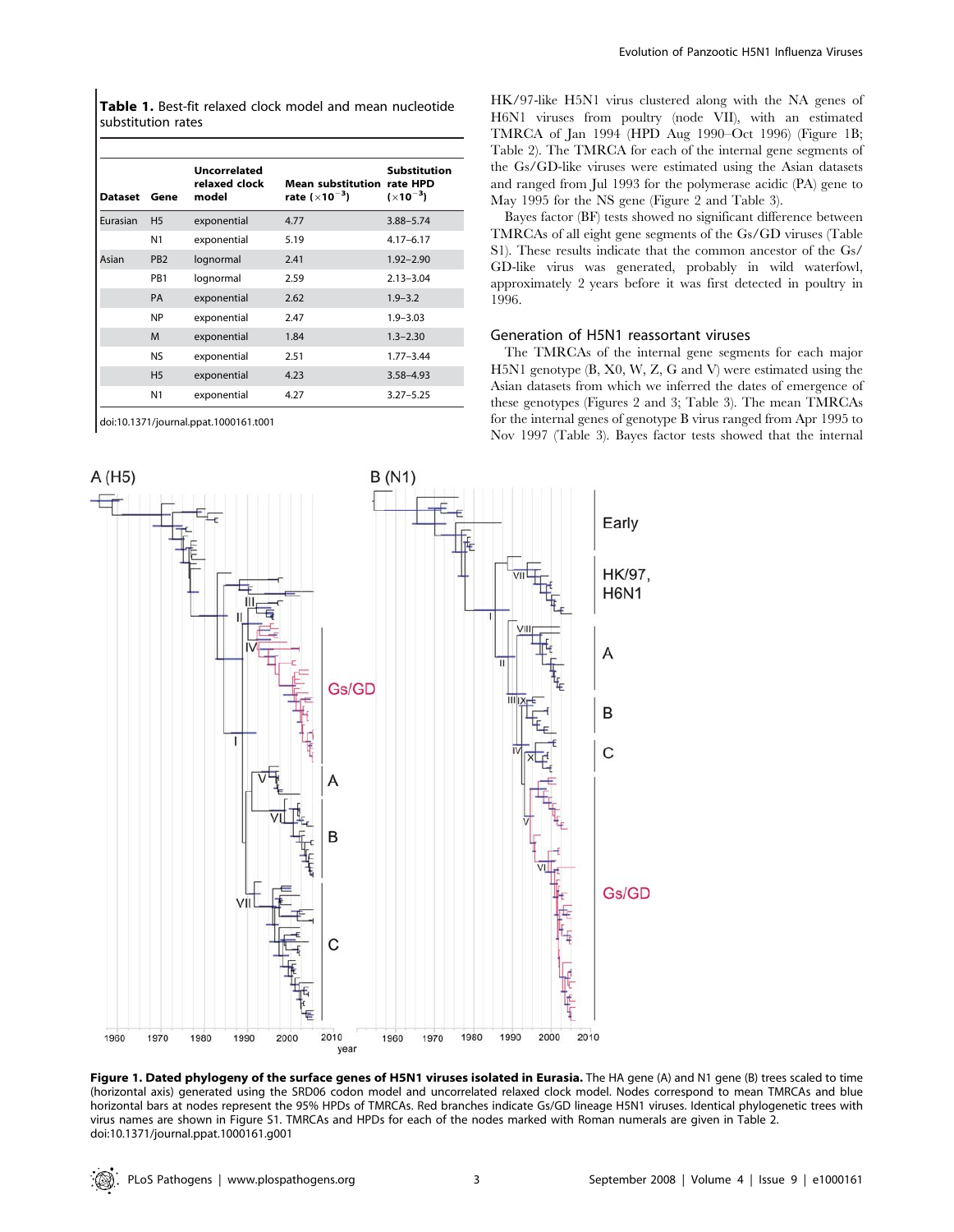Table 2. Estimated TMRCAs for the Eurasian H5-HA and N1-NA datasets

| <b>Dataset</b> |                | Node <sup>1</sup> Description | Mean TMRCA (95%<br>$HPD)^2$ |
|----------------|----------------|-------------------------------|-----------------------------|
| H5 HA dataset  | $\mathbf{I}$   | Current Eurasia               | 1989.51 (1986.52-1992.42)   |
|                | Ш              | Gs/GD+out-group               | 1991.69 (1989.06-1993.83)   |
|                | III            | Hokkaido/Singapore            | 1994.21 (1992.19-1995.91)   |
|                | IV             | Gs/GD H5N1                    | 1994.04 (1992.27-1995.84)   |
|                | $\vee$         | Europe A                      | 1995.64 (1993.64-1997.06)   |
|                | VI             | Europe B                      | 1997.88 (1995.47-1999.39)   |
|                | VII            | Furasia C                     | 1992.48 (1992.71-1993.49)   |
| N1 NA dataset  | T              | Current Eurasia               | 1985.83 (1980.32-1989.67)   |
|                | $\mathbf{I}$   | <b>Furasia</b>                | 1989.21 (1986.30-1991.01)   |
|                | Ш              | Eurasia                       | 1991.40 (1988.73-1993.94)   |
|                | IV             | Eurasia                       | 1992.59 (1990.45-1994.71)   |
|                | $\mathsf{V}$   | GsGD                          | 1994.81 (1993.23-1996.02)   |
|                | V <sub>1</sub> | GsGD with 20 AA<br>deletion   | 1999.42 (1997.05-2001.23)   |
|                | VII            | <b>HK97</b>                   | 1994.08 (1990.61-1996.79)   |
|                | VIII           | Furasia A                     | 1995.33 (1992.10-1998.08)   |
|                | IX             | Eurasia B                     | 1994.03 (1992.04-1995.75)   |
|                | X              | Furasia C                     | 1996.19 (1993.68-1998.49)   |

<sup>1</sup>Nodes indicate TMRCAs of major H5 and N1 lineages, as shown in Figures 1A, B. <sup>2</sup>The dates are presented as year followed by proportion of days. doi:10.1371/journal.ppat.1000161.t002

genes of genotype B were incorporated from three different sources (Table S1). This suggests that the three internal gene segments of genotype B virus (polymerase basic 2 (PB2), polymerase basic 1 (PB1), polymerase acidic (PA)) were derived from the same virus (mean TMRCA range Nov 1995–Jul 1997), while the NP and NS genes (mean TMRCA range Apr 1995–Nov 1996) was from a different source (Table 3), while the M gene (mean TMRCA Nov 1997) was from an independent sources. Therefore, genotype B virus was generated from viruses of four independent sources, i.e. it contains surface genes from Gs/GD and internal genes from three other sources. The mean TMRCA of the last incorporated sources (M gene) was Nov 1997. This date represents the earliest possible time when all genotype B internal gene segments co-circulated in the poultry gene pool in China. Therefore, genotype B virus was generated after mid-1997 (Figure 3).

Both genotypes B and W appear to have emerged during the same period, i.e. after mid-1997 (Figure 3). Genotype W shares four internal gene segments (PB1, PA, M and NS) with genotype B, while its PB2 and NP segments are from two different aquatic sources (Figures 2 and S2). The TMRCAs for the PB2 and NP genes were estimated at Dec 1996 (HPD Feb 1993–Mar 2000) and Jan 1995 (HPD Mar 1992–Jan 1997), respectively, and these dates were significantly different (Tables 3 and S1). These results suggest that genotype W has been generated through a reassortment of viruses from six different sources.

However, the estimated number of gene sources for genotypes B and W should be treated with caution. As the mid-year of isolation (e.g. 2000.5) was used to calibrate the internal gene datasets, the extension of confidence intervals to account for this error indicates that the three internal gene sources for genotype B may not be significantly different. The availability of the date of isolation for



Figure 2. Dated phylogeny of the internal genes of viruses isolated in Asia. The NP (A), PA (B) and PB2 (C) gene trees scaled to time (horizontal axis) generated using the SRD06 codon model and uncorrelated relaxed clock model. Nodes correspond to mean TMRCAs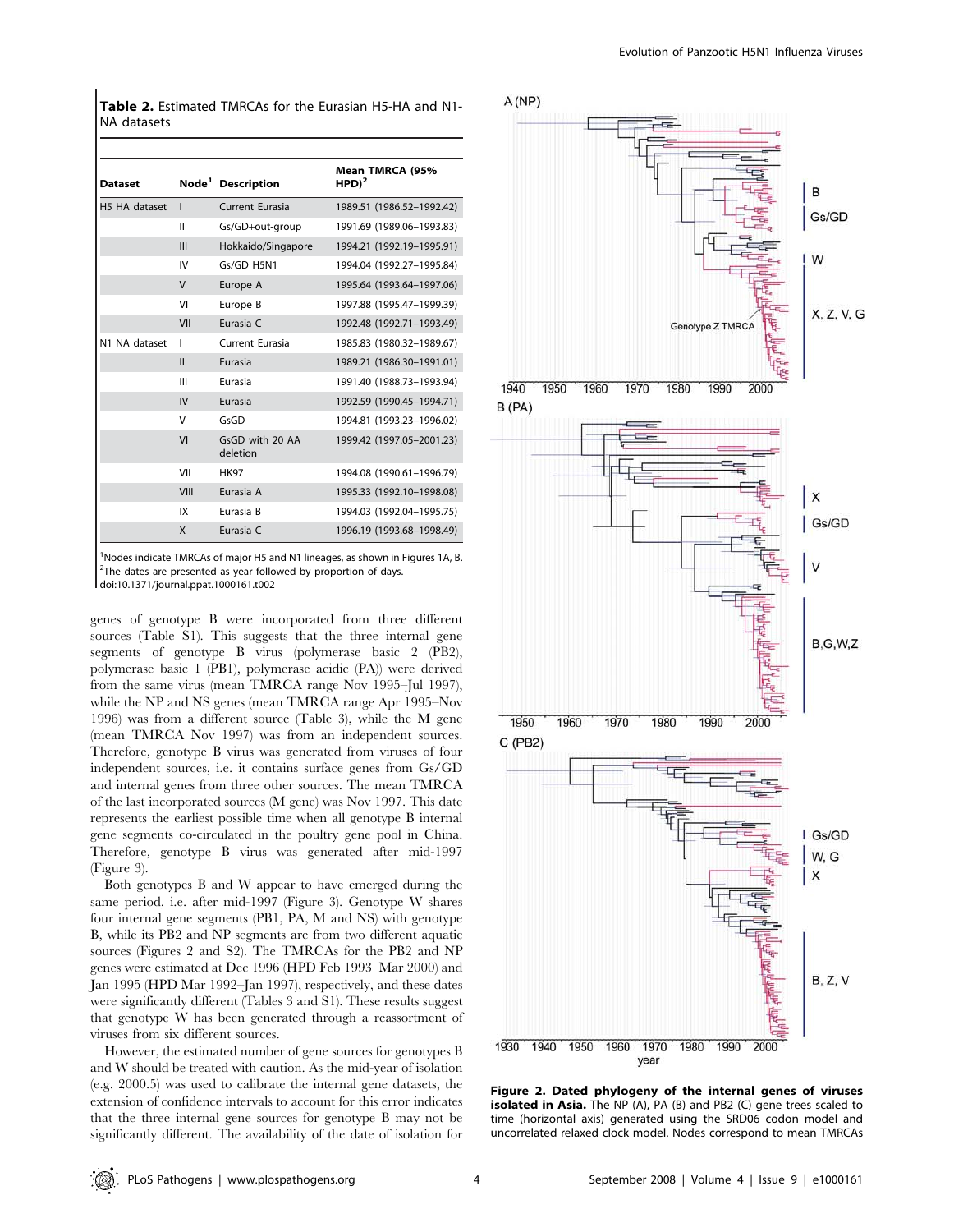and blue horizontal bars at nodes represent the 95% HPDs of TMRCAs. Red branches indicate Gs/GD lineage H5N1 viruses. Identical phylogenetic trees with virus names are shown in Figure S2. TMRCAs and HPDs for each of the major H5N1 genotype internal genes are given in Table 3.

doi:10.1371/journal.ppat.1000161.g002

viruses would be needed to estimate the age of gene sources for genotypes B and W with greater confidence.

Genotype X0 does not share any internal genes with genotypes B and W, and has incorporated internal genes from two different sources, i.e. the PB1, PA, M and NS genes were from one source, and while PB2 and NP genes are from another (Figures 2 and S2). For genotype X0 virus, the mean TMRCA range of the internal genes was Apr 1992 to May 2000 (Table 3). The TMRCAs of the PB1, PA, M and NS genes were not significantly different (Table S1). However, the TMRCAs of the NP and PB2 genes were significantly earlier than the other genes, but without significant difference between them, suggesting a common source. The averaged TMRCA means of the five most recent internal genes (Jul 1999) indicates that genotype X0 was generated after mid 1999 (Table 3 and Figure 3).

The predominant genotype Z virus was derived from genotype B, with which it shares five internal genes (PB2, PB1, PA, M and NS). The NP gene has a common source with genotype X0 viruses. The TMRCA of the NP gene (Figure 2A) was estimated at Dec 1999 (HPD Sep 1998–Jan 2001), indicating that genotype Z emerged late 1999/early 2000 (Figure 3 and Table 3). Genotype V virus shares all internal genes with genotype Z except for the PA gene. The PA gene of genotype V viruses are most closely related to viruses isolated from the aquatic gene pool and therefore is most likely derived from an aquatic source (Figure 2B). The TMRCA for the PA gene was estimated as Mar 2002 (HPD Jan 2001–Jan 2003), suggesting genotype V was generated after early-2002 (Table 3). Genotype G viruses have five internal genes (PB2, PB1, PA, M and NS) in common with genotype W, while the NP gene groups with those from genotype Z and V viruses (Figures 2 and 3). Therefore, it was not possible to estimate the date of emergence of genotype G virus.

#### Geographical expansion of H5N1

The introduction to Indonesia occurred approximately 3– 4 months before the introduction to Vietnam and Thailand (Figure 4 and Table 4). The TMRCA for viruses isolated from Vietnam, Thailand and Malaysia (clade 1, node VI) was estimated at Mar 2003 (HPD Oct 2002–Aug 2003), while the TMRCA for the Indonesia viruses (clade 2.1, node VIII) was estimated at Nov 2002 (HPD Jul 2002–Feb 2003) (Figure 4). A BF test indicated these dates were significantly different. Both of these TMRCAs are approximately 3–6 months before the first observed H5N1 outbreaks in the field in these countries.

The TMRCA of the Qinghai-like HA variant (clade 2.2, node IX) was estimated as Dec 2004 (HPD Aug 2004–Feb 2005), while the Fujian-like HA TMRCA (clade 2.3.4, node XIII) was estimated as Sep 2004 (Mar 2004–Feb 2005) (Figure 4). These TMRCAs were not significantly different (Table S1), indicating that these two variants arose during the same period.

## Estimation of genetic diversity and selection pressure

Coalescent reconstruction using a HA-H5 dataset of poultry isolated in China revealed a rapid increase in the relative genetic diversity of Gs/GD lineage viruses from mid-1999 to 2000 (Figure 5A). It was during this period, preceding the current epizootic, that each of the major HA lineages were generated and

|                 | GsGD (Gs/GD/1/1996)                                             | X (Dk/ST/4912/2001)       | (Ck/HK/YU562/01)          | W (Dk/Zhejiang/52/00) Z (Ck/HK/YU22/02)             |                          | V (B.bird/Hunan/1/04) G (Dk/Guangxi/13/04) |           |
|-----------------|-----------------------------------------------------------------|---------------------------|---------------------------|-----------------------------------------------------|--------------------------|--------------------------------------------|-----------|
| PB <sub>2</sub> | 1994.34 (1992.01-1995.95)                                       | 1996.04 (1991.11-1999.75) |                           | 1997.58 (1995.63-1999.39) 1996.96 (1993.12-2000.19) |                          |                                            |           |
| PB <sub>1</sub> | 1994.77 (1993.62-1995.71)                                       | 2000.41 (1999.37-2001.26) | 1995.84 (1993.1-1998.27)  | ≃                                                   |                          |                                            |           |
|                 | 1993.52 (1989.21-1996.05)                                       | 1999.16 (1996.56-2000.88) | 1997.29 (1994.73-1999.29) | $\mathbf{\Omega}$                                   |                          | 2002.18 (2001.03-2003.06)                  |           |
|                 | 1993.67 (1990.46-1995.94)                                       | 1992.29 (1988.19-1996.43) |                           | 1995.32 (1991.69-1998.41) 1995.08 (1992.21-1997.06) | 0X (9001-098.67-2001.06) |                                            | $\approx$ |
|                 | 1994.23 (1990.7-1996.36)                                        | 1999.49 (1997.42-2001.08) | 1997.83 (1995.58-1999.7)  | $\mathbf{a}$                                        |                          |                                            |           |
|                 | 1995.35 (1992.33-1997.29)                                       | 1999.31 (1997.25-2001.14) | 1996.88 (1993.7-1999.46)  | $\mathbf{r}$                                        |                          |                                            |           |
|                 | Refers to the gene being derived from an earlier H5N1 genotype. |                           |                           |                                                     |                          |                                            |           |

Table 3. TMRCAs of internal gene segments of H5N1 viruses

Table 3. TMRCAs of internal gene segments of H5N1 viruses

doi:10.1371/journal.ppat.1000161.t003

doi:10.1371/journal.ppat.1000161.t003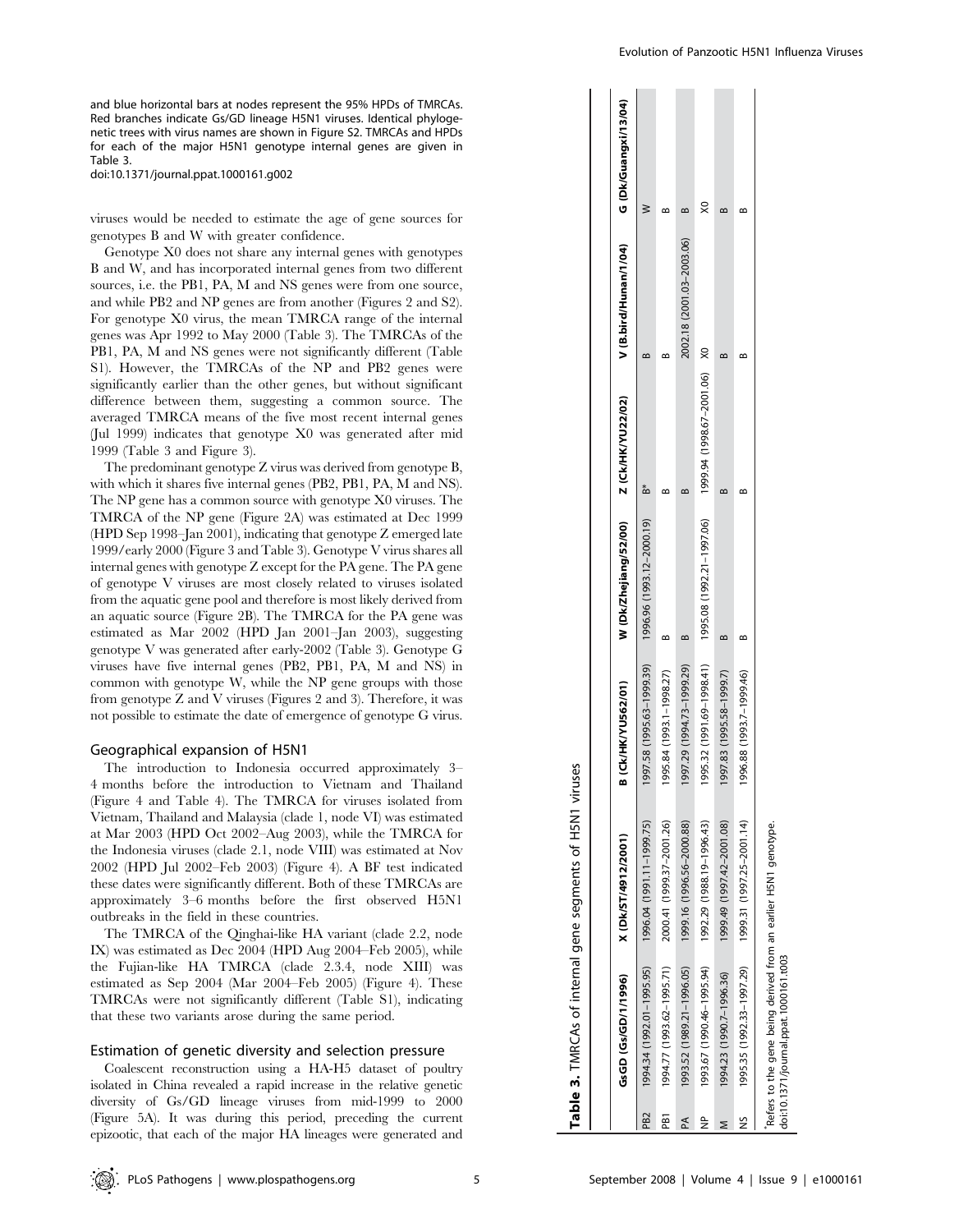

Figure 3. Diagram representing the emergence of major H5N1 reassortant viruses. Virus particles outlined in black represent donor viruses (with mean TMRCAs above the particle) and those outlined in red represent characterized H5N1 genotypes placed at the year of first detection. Gene segments are ordered PB2, PB1, PA, HA, NP, NA, M and NS from top to bottom within the virus particle diagram. Arrows represent possible reassortment pathways of genotype development. The start of the black arrows (filled circles) indicate the earliest possible time of corresponding genotype generation. Colored arrows represent reassortment between existing H5N1 genotypes. doi:10.1371/journal.ppat.1000161.g003

subsequently became widespread in poultry throughout China (Figure 5B).

Analysis of selection pressures show that the HA of all the major H5N1 sublineages (or clades) were subject to strong purifying selection (mean ratio of rates of nonsynonymous to synonymous substitutions per site,  $d_N/d_S = 0.272$ ). However, four amino acid sites (positions 138, 140, 141 and 156) were under positive selection  $(P<0.05)$ , consistent with previous results for AIV [14,22,23].

#### **Discussion**

We used extensive sequence data and relaxed clock models to date each of the eight gene segments of the Gs/GD-like H5N1 virus. Previously, phylogenetic analyses have shown that the gene segments of Gs/GD-like viruses were most closely related to those viruses from migratory birds [12]. However, the time of introduction into poultry was not established. We have shown that the prototype virus was likely introduced into poultry as a non-reassortant low pathogenic avian influenza H5N1 virus, rather than being generated by reassortment within poultry. We have also shown that the reassortment events that generated these H5N1 genotypes occurred locally in domestic duck after the Gs/ GD-like virus introduction (Figure 3).

Our data help provide insights into the sequence of events that led to each of the three H5N1 transmission waves. Previously, the earliest records of H5N1 wave 1 outbreaks in Vietnam and Indonesia were August and October 2003, respectively [22]. However, estimation of the TMRCAs of these two lineages indicates that H5N1 virus introduction to Indonesia occurred approximately 3–4 months before the introduction to Vietnam. Furthermore, both of these estimated dates of introduction are approximately 3–6 months before the first observed H5N1 outbreaks in these countries. This may represent the time for disease development and under reporting once outbreaks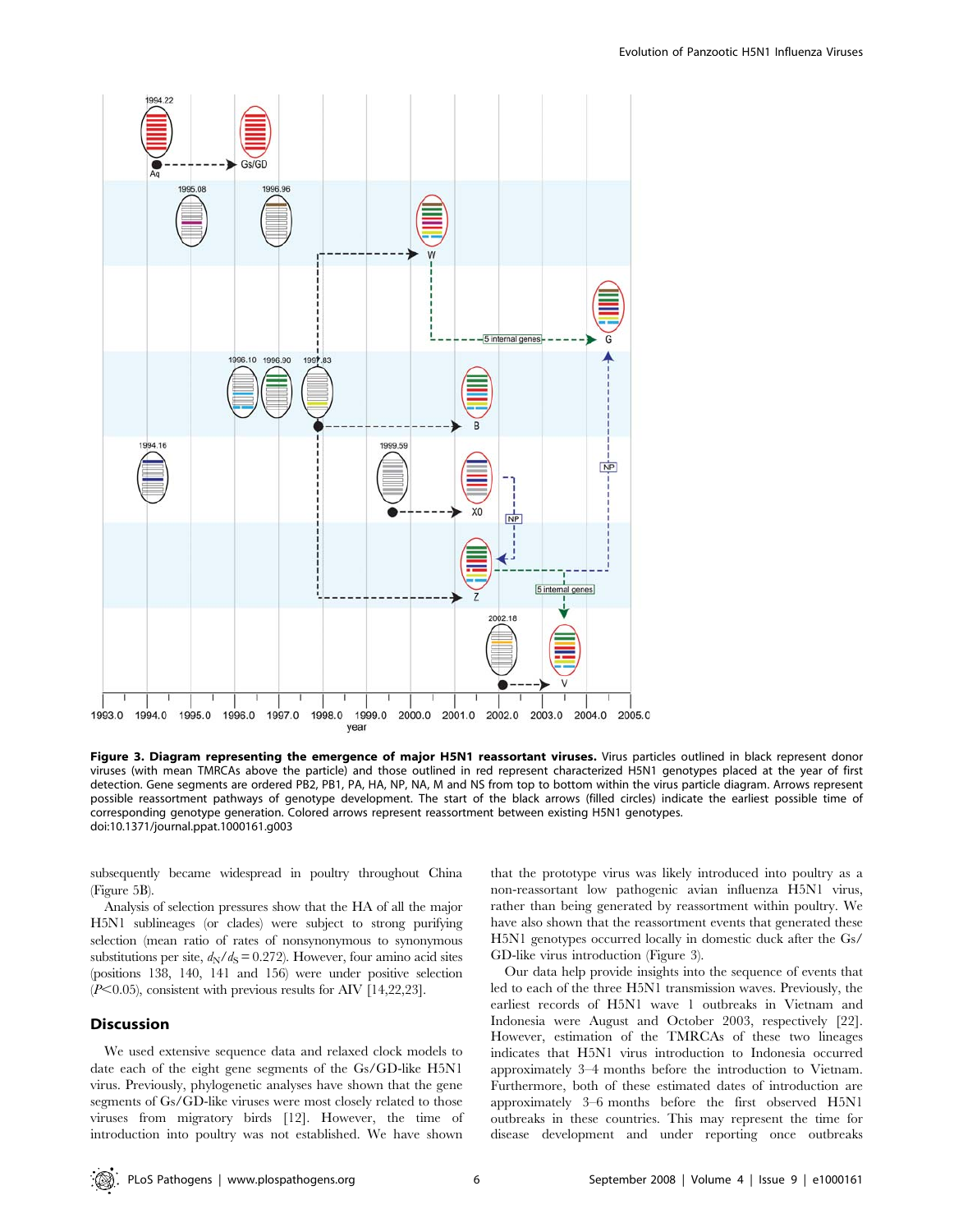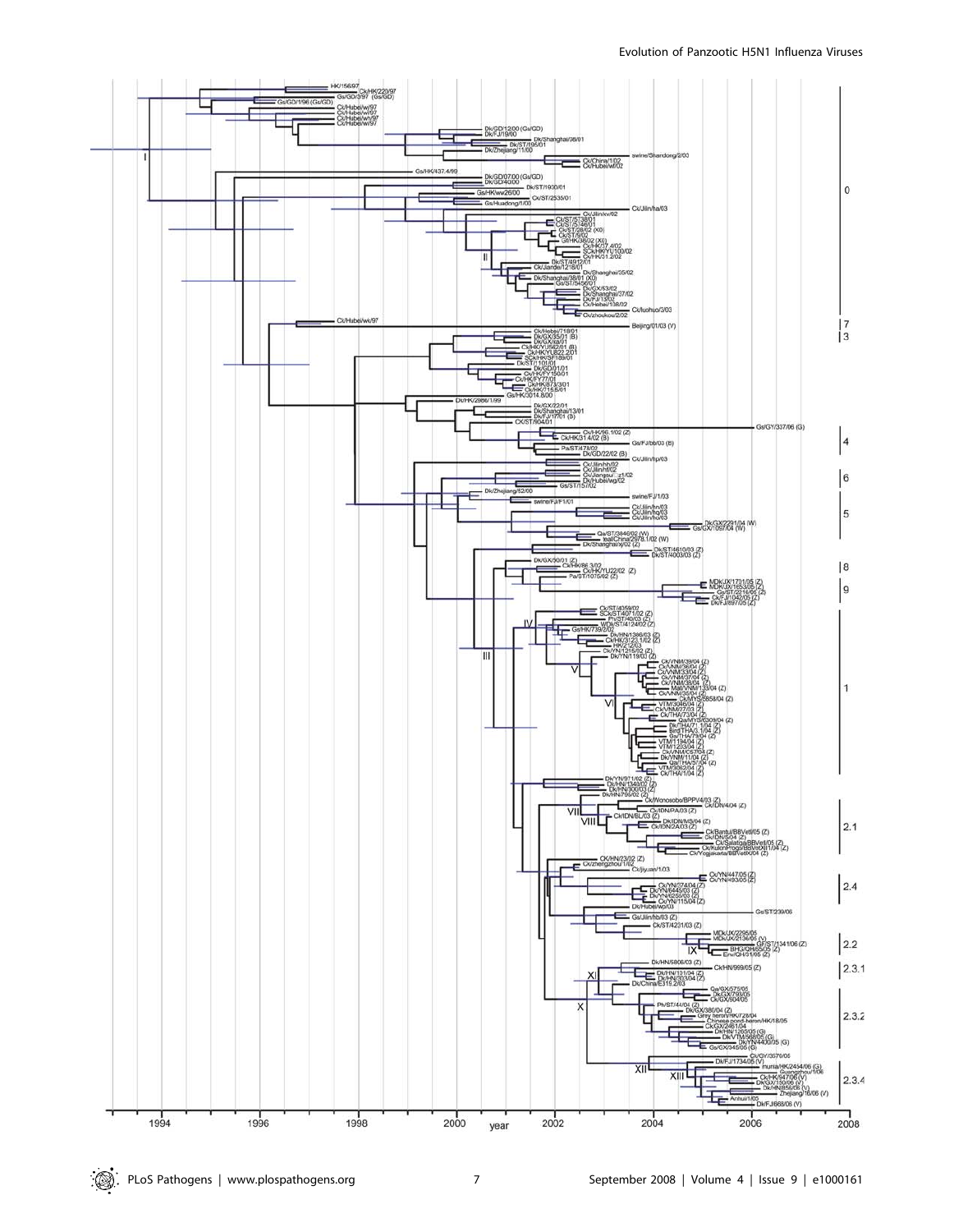Figure 4. Dated phylogeny of the HA gene of H5N1 viruses isolated in Asia. The tree is scaled to time (horizontal axis) and was generated using the SRD06 codon model and uncorrelated relaxed clock model. Nodes correspond to mean TMRCAs and blue horizontal bars at nodes represent the 95% HPDs of TMRCAs. TMRCAs and HPDs for each of the major H5N1 lineage are given in Table 4. doi:10.1371/journal.ppat.1000161.g004

occurred. In contrast, the TMRCAs of the wave 2 and 3 H5N1 viruses indicated that these HA variants arose during the same period in late 2004.

Analysis of virus population dynamics revealed a rapid increase in the genetic diversity of Gs/GD lineage in poultry in China from mid-1999 to early 2000. This corresponds with the period when each of the major Gs/GD-like H5N1 variants or sublineages diverged and subsequently became widespread in poultry throughout China [6]. It is likely that combined strong ecological and evolutionary factors led to this rapid increase in diversity, namely, the spread of the virus through large, immunologically naive poultry populations consisting of diverse species coupled with relatively high rates of nucleotide substitution and selection pressure in the HA. Interestingly, the first detection of current H5N1 reassortants occurred in early 2000, some time after the 1997 Hong Kong 'Bird Flu' outbreak in poultry occurred [11]. This leads us to hypothesize that these reassortant viruses, particularly genotypes B, X0, W and Z, were also generated during this period. This hypothesis is supported by our field data in which different H5N1 genotype viruses have been isolated from the same market on the same sampling occasion [24,25].

We also explored a possible mechanism to explain the population behavior of this virus, particularly the generation and maintenance of multiple H5N1 reassortants. The frequent reassortment of the polymerase complex (PB2, PB1, PA and NP) and matrix genes observed in H5N1 viruses indicates that the fitness landscape is similar to that observed for AIV in their natural gene pools, wherein little or no change in fitness is associated with frequent reassortment of functionally equivalent gene segments [5,6,13]. The presence of most of these internal genes in domestic duck before their detection in H5N1 genotypes suggests that reassortment occurred in these hosts [11].

We propose a specific mechanism to explain observed patterns of genetic drift and reassortment in H5N1. First, AIV (of different subtypes) from the natural gene pool in wild birds are introduced

| <b>Nodes</b> | <b>Description</b>                             | <b>TMRCA (95% HPD)</b>    |
|--------------|------------------------------------------------|---------------------------|
|              | GsGD                                           | 1993.75 (1992.50-1994.96) |
| Ш            | X-series                                       | 2000.70 (2000.11-2001.18) |
| Ш            | Clades 1, 2, 8, 9                              | 2000.74 (2000.06-2001.36) |
| IV           | Clade 1                                        | 2001.16 (2000.57-2001.66) |
| V            | Vietnam, Thailand, Malaysia<br>(VTM)+precursor | 2000.74 (2000.06-2001.36) |
| ٧I           | <b>VTM</b>                                     | 2003.22 (2002.80-2003.62) |
| VII          | Indonesia+precursor                            | 2002.52 (2002.09-2002.84) |
| VIII         | Clade 2.1 (Indonesia)                          | 2002.87 (2002.58-2003.12) |
| IX           | Clade 2.2 (Qinghai lineage)                    | 2004.93 (2004.59-2005.14) |
| Χ            | $C$ lade $2.3$                                 | 2002.64 (2002.06-2003.16) |
| ΧI           | Clades 2.3.1, 2.3.2                            | 2002.88 (2002.39-2003.29) |
| XII          | Clades 2.3.3, 2.3.4                            | 2003.91 (2003.11-2004.70) |
| XIII         | Clade 2.3.4 (Fujian-like)                      | 2004.68 (2004.17-2005.09) |

#### Table 4. Estimated TMRCAs for H5N1 HA clades

doi:10.1371/journal.ppat.1000161.t004

into domestic duck. In domestic duck, these viruses undergo regular reassortment with endemic H5N1 viruses. Subsequently, transmission of these reassortant viruses within large highly connected populations of duck and other poultry species results in frequent interspecies transmission and genetic drift. Therefore, it is likely that this process selects for relatively fit viruses with a broad host range which are subsequently exported to other geographical regions. It is interesting to note that further reassortment has not been observed once those H5N1 viruses



Figure 5. Population dynamics of genetic diversity of H5N1 viruses isolated from poultry in China. Bayesian skyline plot of the HA gene (A) showing changes in genetic diversity of H5N1 viruses. A measure of genetic diversity is given on the y-axis with the 95% HPD shown in blue. The red dashed line indicates the mean TMRCA of the Gs/GD lineage; the blue dashed line represents the time of the first detected H5N1 outbreak China. HA gene tree (B) scaled to time (horizontal axis) generated using the SRD06 codon model and uncorrelated relaxed clock model. Nodes correspond to mean TMRCAs and blue horizontal bars at nodes represent the 95% HPDs of TMRCAs. Numbers to the right of the HA tree indicate H5N1 clades based on the World Health Organization nomenclature system [36]. An identical phylogenetic tree with virus names is shown in Figure S3. The red vertical bar in both panels indicates the period of divergence of major H5N1 lineages in poultry.

doi:10.1371/journal.ppat.1000161.g005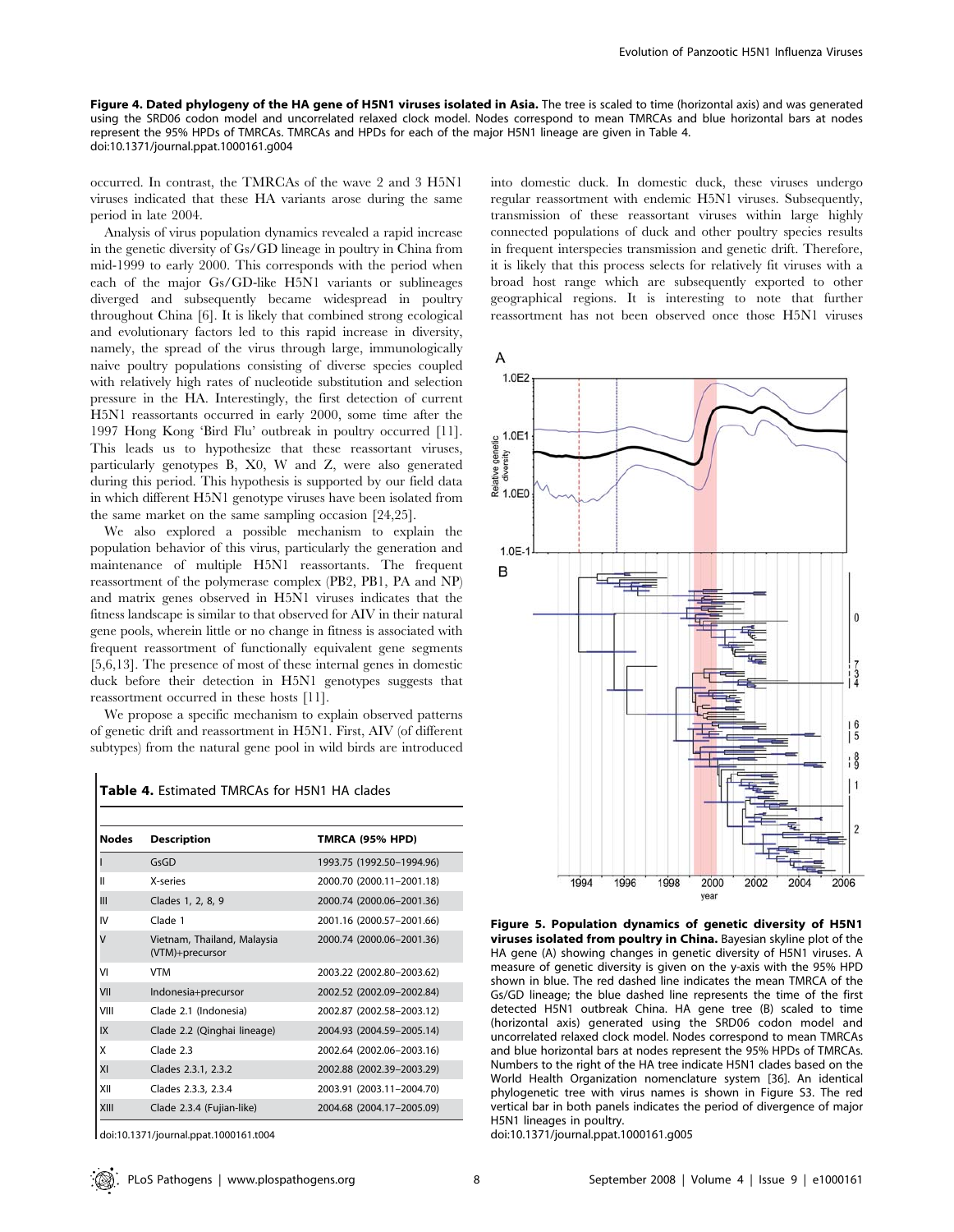were transmitted out of China. We suggest that host population structures elsewhere may not result in the same intense multispecies transmission we observe in southern China.

# Methods

#### Virus and viral sequence data

We sequenced the full genome of 31 low pathogenic avian influenza H5 viruses plus 135 HPAI H5N1 viruses isolated from our surveillance program in southern China or otherwise available in our repository (GenBank accession numbers CY028924– CY029507, CY030878–CY031006, EF597247–EF597498). A further 114 partial gene sequences from 29 H5N1 and other subtype viruses isolated from 2000–2005 were also resequenced to provide full-length genomes. These sequences were analyzed together with all publicly available sequence data, including genes from 93 H6 and 279 H9 viruses that were also recently sequenced in our laboratories. Viral genome sequencing was conducted as previously described [2,24].

#### Phylogenetic reconstruction and Bayesian skyline plots

To estimate the times of divergence, a total of nine full-length datasets were analyzed: two Eurasian datasets for the H5-HA and N1-NA, and seven Asian datasets for each of the influenza gene segments, except the NA gene. To examine changes in genetic diversity during the evolution of the Gs/GD lineage, we constructed Bayesian skyline plots using a modified Asian HA dataset. This modified dataset consisted of only HA genes of viruses isolated from chicken ( $n = 54$ ), duck ( $n = 52$ ), goose ( $n = 15$ ), pheasant (1) and Guinea fowl (1) in China.

To estimate the rates of nucleotide substitution and TMRCAs, we used a Bayesian Markov chain Monte Carlo (MCMC) method as implemented in the program BEAST v1.4.7 [17,26]. Each gene was analyzed with the codon based SRD06 nucleotide substitution model [27]. For each analysis the Bayesian skyline coalescent model was used [16]. Three clock models were compared statistically for each dataset using a Bayes factor test in Tracer v1.4 [28,29]: the strict clock that assumes a single evolutionary rate along all branches, and the uncorrelated lognormal relaxed (UCLD) clock and uncorrelated exponential relaxed (UCED) clock that allow evolutionary rates to vary along branches within lognormal and exponential distributions, respectively [15]. A Bayes factor test of clock models showed that the UCED clock was most appropriate for datasets other than PB2 and PB1, for which the UCLD clock most appropriately described the data. For each dataset, three to five independent Bayesian MCMC runs were conducted for 10–20 million generations sampled to produce 10,000 trees. Convergence of the runs was confirmed using Tracer v1.4 [29] and effective sample size values of  $>500$  indicated a sufficient level of sampling. The results of the multiple runs were then combined using LogCombiner v1.4.7 [17]. Mean evolutionary rates and divergence times were calculated using TreeAnnotator v1.4.7 and TreeStat v1.1 after the removal of an appropriate burnin, 10–20% in most cases, and phylogenetic trees were visualized with FigTree v1.1.2 [17,30,31].

Finally, to evaluate if the TMRCAs of each of the gene segments of a given genotype were significantly different or not, the TMRCA of each gene segment was compared to the remaining genes of the genotype using a Bayes factor test [28]. This test was calculated in as follows; given a genotype, the

#### References

probability of any gene (e.g. PB2) being older than any other segment (e.g. PB1) divided by the probability of PB1 being older than PB2 given the data (tree estimates of TMRCA) multiplied by the inverse estimation for the priors (PB1 being older than PB2 divided by PB2 being older that PB1 of the priors) was calculated for each Bayesian MCMC run [19].

# Detection of selection pressure

To determine selection pressures on the HA of Gs/GD-like H5N1 viruses in poultry the modified Asian H5-HA dataset was analyzed using the single-likelihood ancestor counting (SLAC) [32] and genetic algorithm (GA) methods [33] available in DataMonkey [34] and HYPHY [35]. The SLAC method calculates global and site-specific nonsynonymous  $(d_N)$  and synonymous  $(d_S)$ nucleotide substitution rate ratios ( $\omega = d_N/d_S$ ) based on the BEAST generated phylogenetic tree and the best-fit nucleotide substitution model. The GA method assigns four  $\omega$  classes to each lineage in search of the model of lineage-specific evolution that best fits the data [33]. The probability ( $\geq$ 95%) of  $\omega$  being  $>1$  along a specific lineage was calculated from the averaged model probability of all models rather than by inference from the single best-fitting model [33]. This approach does not require any *a priori* hypothesis of lineage-specific evolution.

# Supporting Information

Figure S1 The HA gene (A) and N1 gene (B) trees scaled to time (horizontal axis) generated using the SRD06 codon model and uncorrelated relaxed clock model. Nodes correspond to mean TMRCAs and blue horizontal bars at nodes represent the 95% HPDs of TMRCAs. Red branches indicate Gs/GD lineage H5N1 viruses.

Found at: doi:10.1371/journal.ppat.1000161.s001 (1.33 MB PDF)

**Figure S2** The PB2 (A), PB1 (B), PA (C), NP (D), M (E) and NS (F) gene trees scaled to time (horizontal axis) generated using the SRD06 codon model and uncorrelated relaxed clock model. Nodes correspond to mean TMRCAs and blue horizontal bars at nodes represent the 95% HPDs of TMRCAs. Red branches indicate Gs/GD lineage H5N1 viruses.

Found at: doi:10.1371/journal.ppat.1000161.s002 (1.65 MB PDF)

Figure S3 HA gene tree of H5N1 viruses isolated from poultry in China, scaled to time (horizontal axis) generated using the SRD06 codon model and uncorrelated relaxed clock model. Nodes correspond to mean TMRCAs and blue horizontal bars at nodes represent the 95% HPDs of TMRCAs.

Found at: doi:10.1371/journal.ppat.1000161.s003 (0.43 MB PDF)

## Table S1

Found at: doi:10.1371/journal.ppat.1000161.s004 (0.07 MB PDF)

# Acknowledgments

We thank CL Cheung, Huang Kai and Wang Jia, State Key Laboratory of Emerging Infectious Diseases, for collection and processing of samples.

# Author Contributions

Conceived and designed the experiments: DV GJS YG. Performed the experiments: DV JB LD JXZ. Analyzed the data: DV JB LD YG. Wrote the paper: DV JB SR HC JSMP GJS YG.

hemagglutinin gene to those of H5N1 viruses from the 1997 outbreaks in Hong Kong. Virology 261: 15–19.

<sup>1.</sup> Xu X, Subbarao K, Cox NJ, Guo Y (1999) Genetic characterization of the pathogenic influenza A/Goose/Guangdong/1/96 (H5N1) virus: similarity of its